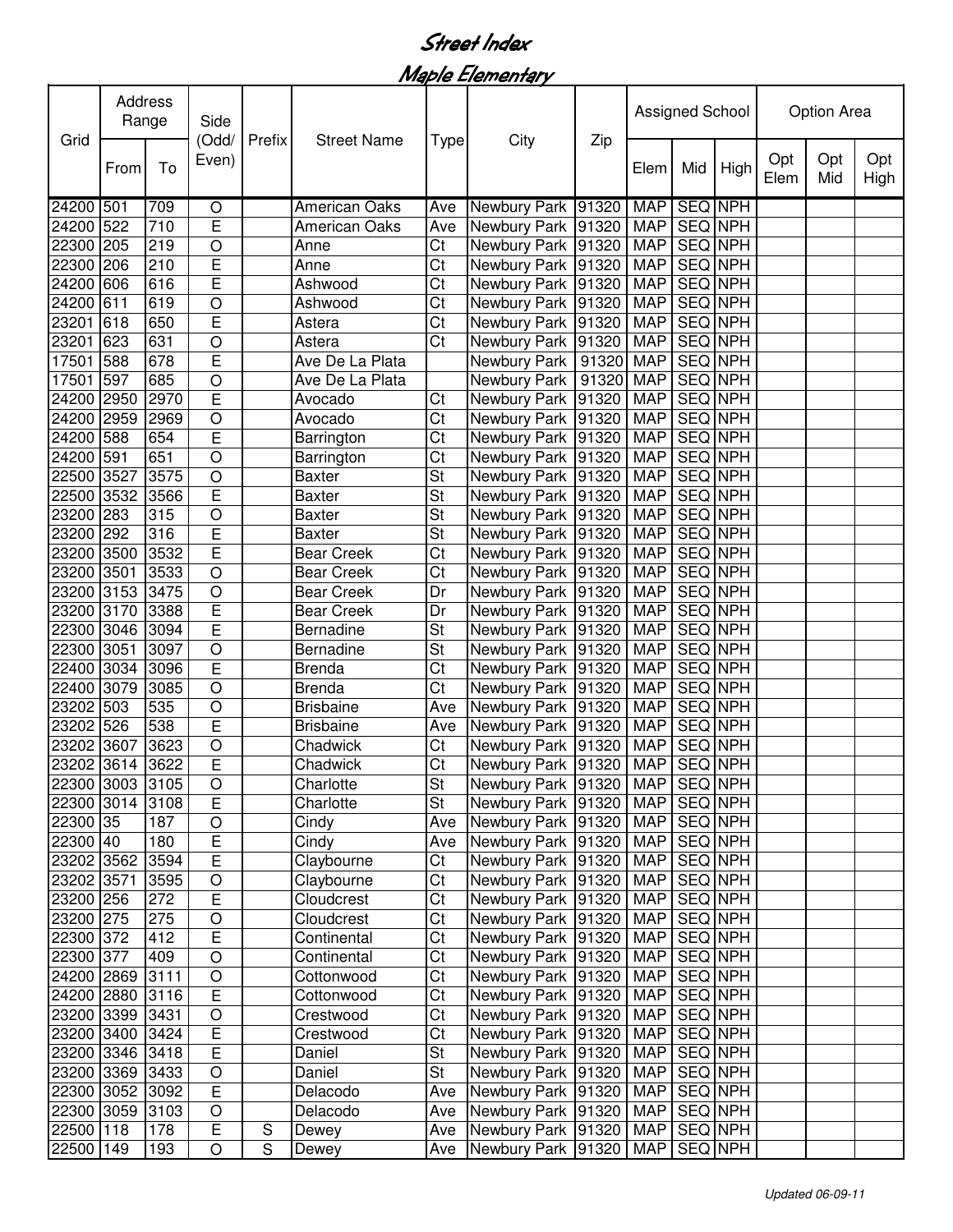## Street Index

Maple Elementary

|                 | Address<br>Range |                 | Side<br>(Odd/  |        |                    |                          |                                |       | Assigned School |                |      | <b>Option Area</b> |            |             |  |
|-----------------|------------------|-----------------|----------------|--------|--------------------|--------------------------|--------------------------------|-------|-----------------|----------------|------|--------------------|------------|-------------|--|
| Grid            | From             | To              | Even)          | Prefix | <b>Street Name</b> | <b>Type</b>              | City                           | Zip   | Elem            | Mid            | High | Opt<br>Elem        | Opt<br>Mid | Opt<br>High |  |
| 22600 68        |                  | 96              | Ε              | N      | Dewey              | Ave                      | Newbury Park 91320             |       | <b>MAP</b>      | SEQ NPH        |      |                    |            |             |  |
| 22600 69        |                  | 97              | O              | Ν      | Dewey              | Ave                      | Newbury Park 91320             |       | <b>MAP</b>      | <b>SEQ NPH</b> |      |                    |            |             |  |
| 22600           | 83               | 105             | O              | S      | Dewey              | Ave                      | Newbury Park 91320             |       | <b>MAP</b>      | SEQ NPH        |      |                    |            |             |  |
| 22600           | 86               | 106             | E              | S      | Dewey              | Ave                      | Newbury Park 91320             |       | <b>MAP</b>      | SEQ NPH        |      |                    |            |             |  |
| 23200 200       |                  | 230             | E              | S      | Dewey              | Ave                      | Newbury Park 91320             |       | <b>MAP</b>      | SEQ NPH        |      |                    |            |             |  |
| 23200 201       |                  | 235             | O              | S      | Dewey              | Ave                      | Newbury Park 91320             |       | <b>MAP</b>      | SEQ NPH        |      |                    |            |             |  |
| 22500 207       |                  | 287             | O              |        | Dickenson          | Ave                      | Newbury Park 91320             |       | <b>MAP</b>      | SEQ NPH        |      |                    |            |             |  |
| 22500 210       |                  | 286             | E              |        | Dickenson          | Ave                      | Newbury Park                   | 91320 | <b>MAP</b>      | SEQ NPH        |      |                    |            |             |  |
| 22600 13        |                  | 195             | O              |        | Dickenson          | Ave                      | Newbury Park 91320             |       | <b>MAP</b>      | SEQ NPH        |      |                    |            |             |  |
| 22600 20        |                  | 146             | $\overline{E}$ |        | Dickenson          | Ave                      | Newbury Park 91320             |       | <b>MAP</b>      | SEQ NPH        |      |                    |            |             |  |
| 22300 105       |                  | 145             | O              |        | Donald             | Ave                      | Newbury Park 91320             |       | <b>MAP</b>      | <b>SEQ NPH</b> |      |                    |            |             |  |
| 22300 106       |                  | 150             | E              |        | Donald             | Ave                      | Newbury Park 91320             |       | <b>MAP</b>      | SEQ NPH        |      |                    |            |             |  |
| 22400 2         |                  | 98              | E              |        | Donald             | Ave                      | Newbury Park 91320             |       | <b>MAP</b>      | <b>SEQ NPH</b> |      |                    |            |             |  |
| 22400 11        |                  | $\overline{97}$ | $\bigcirc$     |        | Donald             | Ave                      | Newbury Park 91320             |       | <b>MAP</b>      | SEQ NPH        |      |                    |            |             |  |
| 23200 262       |                  | 334             | E              |        | Eagle Ridge        | St                       | Newbury Park 91320             |       | <b>MAP</b>      | <b>SEQ NPH</b> |      |                    |            |             |  |
| 23200 265       |                  | 315             | $\circ$        |        | Eagle Ridge        | $\overline{\mathsf{St}}$ | Newbury Park 91320             |       | <b>MAP</b>      | <b>SEQ NPH</b> |      |                    |            |             |  |
| 22600 3         |                  | 187             | O              |        | Edgar              | Ct                       | Newbury Park 91320             |       | <b>MAP</b>      | SEQ NPH        |      |                    |            |             |  |
| 22600 4         |                  | 186             | E              |        | Edgar              | $\overline{\text{Ct}}$   | Newbury Park 91320             |       | <b>MAP</b>      | <b>SEQ NPH</b> |      |                    |            |             |  |
| 22300           | 3054             | 3062            | E              |        | Ellen              | Ct                       | Newbury Park 91320             |       | <b>MAP</b>      | <b>SEQ NPH</b> |      |                    |            |             |  |
| 24200           | 562              | 630             | E              |        | Evergreen          | Ave                      | Newbury Park 91320             |       | <b>MAP</b>      | <b>SEQ NPH</b> |      |                    |            |             |  |
| 24200           | 575              | 627             | O              |        | Evergreen          | Ave                      | Newbury Park 91320             |       | <b>MAP</b>      | <b>SEQ NPH</b> |      |                    |            |             |  |
| 23200 314       |                  | 338             | E              |        | Fairhaven          | Ct                       | Newbury Park 91320             |       | <b>MAP</b>      | <b>SEQ NPH</b> |      |                    |            |             |  |
| 23200 317       |                  | 341             | O              |        | Fairhaven          | Ct                       | Newbury Park 91320             |       | <b>MAP</b>      | <b>SEQ NPH</b> |      |                    |            |             |  |
| 22500 3448      |                  | 3498            | $\overline{E}$ |        | Farrell            | Cir                      | Newbury Park 91320             |       | <b>MAP</b>      | <b>SEQ NPH</b> |      |                    |            |             |  |
| 22500 3449      |                  | 3497            | O              |        | Farrell            | Cir                      | Newbury Park                   | 91320 | <b>MAP</b>      | SEQ NPH        |      |                    |            |             |  |
| 24200 2860      |                  | 3114            | E              |        | Felton             | St                       | Newbury Park 91320             |       | <b>MAP</b>      | <b>SEQ NPH</b> |      |                    |            |             |  |
| 24200 2899      |                  | 2899            | O              |        | Felton             | $\overline{\mathsf{St}}$ | Newbury Park 91320             |       | <b>MAP</b>      | SEQ NPH        |      |                    |            |             |  |
| 23200 505       |                  | 545             | O              |        | Firecrest          | Ct                       | Newbury Park 91320             |       | <b>MAP</b>      | SEQ NPH        |      |                    |            |             |  |
| 23200 510       |                  | 550             | E              |        | Firecrest          | Ct                       | Newbury Park 91320             |       | <b>MAP</b>      | SEQ NPH        |      |                    |            |             |  |
| 22300 2900      |                  | 2998            | E              |        | Gail               | Ct                       | Newbury Park 91320             |       | <b>MAP</b>      | <b>SEQ NPH</b> |      |                    |            |             |  |
| 22300 2901 2999 |                  |                 | $\overline{O}$ |        | Gail               | $\overline{\text{Ct}}$   | Newbury Park 91320 MAP SEQ NPH |       |                 |                |      |                    |            |             |  |
| 23200 3222      |                  | 3262            | $\overline{E}$ |        | Heatherfield       | Ct                       | Newbury Park   91320           |       | <b>MAP</b>      | SEQ NPH        |      |                    |            |             |  |
| 23200 3223      |                  | 3271            | O              |        | Heatherfield       | Ct                       | Newbury Park 91320             |       | <b>MAP</b>      | SEQ NPH        |      |                    |            |             |  |
| 22500 204       |                  | 292             | E              |        | Henrietta          | Ave                      | Newbury Park 91320             |       | <b>MAP</b>      | SEQ NPH        |      |                    |            |             |  |
| 22500 217       |                  | 295             | O              |        | Henrietta          | Ave                      | Newbury Park 91320             |       | <b>MAP</b>      | SEQ NPH        |      |                    |            |             |  |
| 23200 503       |                  | 535             | O              |        | Highcrest          | Ct                       | Newbury Park 91320             |       | <b>MAP</b>      | SEQ NPH        |      |                    |            |             |  |
| 23200 498       |                  | 538             | $\overline{E}$ |        | Highcrest          | Ct                       | Newbury Park 91320             |       | <b>MAP</b>      | SEQ NPH        |      |                    |            |             |  |
| 23200 423       |                  | 555             | O              |        | Highview           | St                       | Newbury Park 91320             |       | <b>MAP</b>      | SEQ NPH        |      |                    |            |             |  |
| 23200 428       |                  | 576             | $\overline{E}$ |        | Highview           | St                       | Newbury Park 91320             |       | <b>MAP</b>      | SEQ NPH        |      |                    |            |             |  |
| 22300 3002      |                  | 3002            | E              |        | Iceland            | St                       | Newbury Park 91320             |       | <b>MAP</b>      | SEQ NPH        |      |                    |            |             |  |
| 22300 3043      |                  | 3053            | $\mathsf O$    |        | Imperial           | Cir                      | Newbury Park 91320             |       | <b>MAP</b>      | SEQ NPH        |      |                    |            |             |  |
| 22300 2917      |                  | 2923            | O              |        | Jane               | Ct                       | Newbury Park 91320             |       | <b>MAP</b>      | SEQ NPH        |      |                    |            |             |  |
| 22300 2918      |                  | 2926            | $\overline{E}$ |        | Jane               | $\overline{\text{C}t}$   | Newbury Park 91320             |       | <b>MAP</b>      | SEQ NPH        |      |                    |            |             |  |
| 22400 3043      |                  | 3293            | O              |        | Jessica            | St                       | Newbury Park 91320             |       | <b>MAP</b>      | SEQ NPH        |      |                    |            |             |  |
| 22400 3060      |                  | 3284            | E              |        | Jessica            | $\overline{\mathsf{St}}$ | Newbury Park 91320             |       | <b>MAP</b>      | SEQ NPH        |      |                    |            |             |  |
| 22500 3306      |                  | 3376            | $\overline{E}$ |        | Jessica            | $\overline{\mathsf{St}}$ | Newbury Park 91320             |       | <b>MAP</b>      | SEQ NPH        |      |                    |            |             |  |
| 22500 3307      |                  | 3377            | $\mathsf O$    |        | Jessica            | $\overline{\mathsf{St}}$ | Newbury Park 91320             |       | <b>MAP</b>      | SEQ NPH        |      |                    |            |             |  |
| 24200 581       |                  | 593             | $\mathsf O$    |        | Juniper            | Ct                       | Newbury Park 91320             |       | <b>MAP</b>      | SEQ NPH        |      |                    |            |             |  |
| 22500 3410      |                  | 3494            | $\mathsf E$    |        | Kimber             | Dr                       | Newbury Park 91320             |       | <b>MAP</b>      | SEQ NPH        |      |                    |            |             |  |
| 22500 3413 3719 |                  |                 | $\mathsf O$    |        | Kimber             | Dr                       | Newbury Park 91320             |       | <b>MAP</b>      | SEQ NPH        |      |                    |            |             |  |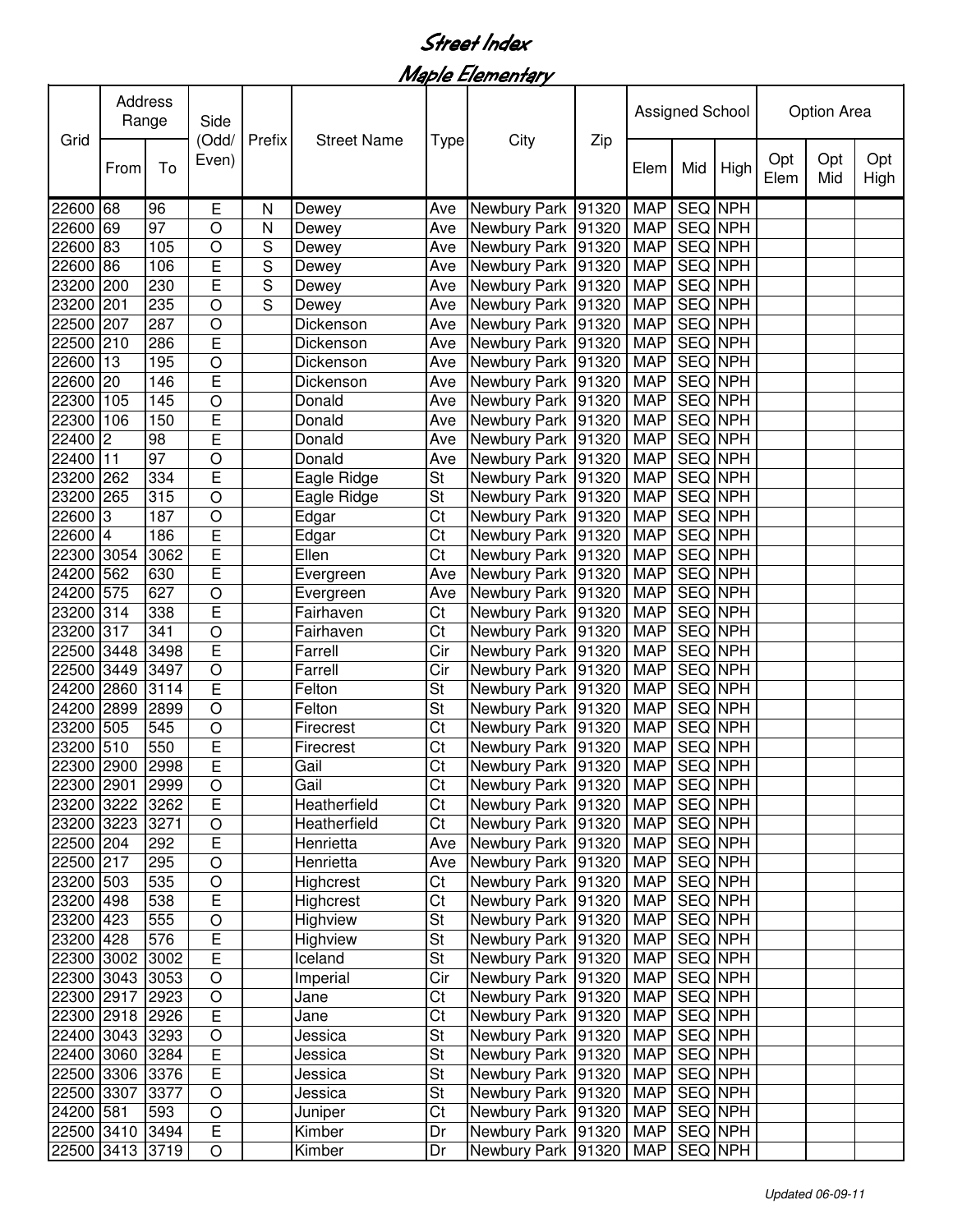## Street Index

Maple Elementary

|                 | Address<br>Range<br>Grid |      | Side           | Prefix | <b>Street Name</b> |                         |                                |       | Assigned School |                |      | Option Area |            |             |
|-----------------|--------------------------|------|----------------|--------|--------------------|-------------------------|--------------------------------|-------|-----------------|----------------|------|-------------|------------|-------------|
|                 | From                     | To   | (Odd/<br>Even) |        |                    | <b>Type</b>             | City                           | Zip   | Elem            | Mid            | High | Opt<br>Elem | Opt<br>Mid | Opt<br>High |
| 22600 49        |                          | 93   | O              |        | Lloyd              | Ct                      | Newbury Park                   | 91320 | <b>MAP</b>      | SEQ NPH        |      |             |            |             |
| 22600 72        |                          | 92   | $\overline{E}$ |        | Lloyd              | Ct                      | Newbury Park                   | 91320 | <b>MAP</b>      | SEQ NPH        |      |             |            |             |
| 24200           | 2881                     | 3117 | O              |        | Lodgewood          | <b>St</b>               | Newbury Park                   | 91320 | <b>MAP</b>      | SEQ NPH        |      |             |            |             |
| 24200 2902      |                          | 3098 | E              |        | Lodgewood          | St                      | Newbury Park 91320             |       | <b>MAP</b>      | SEQ NPH        |      |             |            |             |
| 24200 2701      |                          | 2899 | $\circ$        | W      | Lynn               | Rd                      | Newbury Park 91320             |       | <b>MAP</b>      | SEQ NPH        |      |             |            |             |
| 22300 3072      |                          | 3074 | E              |        | Marilyn            | Ct                      | Newbury Park 91320             |       | <b>MAP</b>      | SEQ NPH        |      |             |            |             |
| 22400 12        |                          | 92   | E              |        | Marty              | Ct                      | Newbury Park                   | 91320 | <b>MAP</b>      | SEQ NPH        |      |             |            |             |
| 22400 13        |                          | 93   | O              |        | Marty              | Ct                      | Newbury Park                   | 91320 | <b>MAP</b>      | SEQ NPH        |      |             |            |             |
| 22300 2906      |                          | 2922 | E              |        | Mary               | Ct                      | Newbury Park                   | 91320 | <b>MAP</b>      | SEQ NPH        |      |             |            |             |
| 22300 2913      |                          | 2915 | O              |        | Mary               | Ct                      | Newbury Park                   | 91320 | <b>MAP</b>      | <b>SEQ NPH</b> |      |             |            |             |
| 23202 521       |                          | 529  | O              |        | Melbourne          | Ct                      | Newbury Park                   | 91320 | <b>MAP</b>      | SEQ NPH        |      |             |            |             |
| 22500 104       |                          | 120  | E              |        | Monica             | Cir                     | Newbury Park                   | 91320 | <b>MAP</b>      | <b>SEQ</b> NPH |      |             |            |             |
| 22500 105       |                          | 121  | O              |        | Monica             | Cir                     | Newbury Park 91320             |       | <b>MAP</b>      | <b>SEQ NPH</b> |      |             |            |             |
| 23200 358       |                          | 398  | $\overline{E}$ |        | Mooncrest          | Ct                      | Newbury Park                   | 91320 | <b>MAP</b>      | <b>SEQ NPH</b> |      |             |            |             |
| 23200 369       |                          | 401  | O              |        | Mooncrest          | $\overline{\text{Ct}}$  | Newbury Park                   | 91320 | <b>MAP</b>      | <b>SEQ NPH</b> |      |             |            |             |
| 22300           | 2                        | 14   | E              |        | Nadine             | $\overline{\text{Ct}}$  | Newbury Park                   | 91320 | <b>MAP</b>      | <b>SEQ NPH</b> |      |             |            |             |
| 22300 3         |                          | 15   | O              |        | Nadine             | Ct                      | Newbury Park                   | 91320 | <b>MAP</b>      | SEQ NPH        |      |             |            |             |
| 22600 3414      |                          | 3486 | $\overline{E}$ |        | Neva               | Cir                     | Newbury Park                   | 91320 | <b>MAP</b>      | <b>SEQ NPH</b> |      |             |            |             |
| 22600           | 3415                     | 3469 | $\circ$        |        | Neva               | Cir                     | Newbury Park                   | 91320 | <b>MAP</b>      | <b>SEQ NPH</b> |      |             |            |             |
| 24200           | 541                      | 627  | $\circ$        |        | Orangewood         | Ave                     | Newbury Park                   | 91320 | <b>MAP</b>      | <b>SEQ NPH</b> |      |             |            |             |
| 24200 550       |                          | 620  | $\overline{E}$ |        | Orangewood         | Ave                     | Newbury Park                   | 91320 | <b>MAP</b>      | SEQ NPH        |      |             |            |             |
| 22300 403       |                          | 423  | O              |        | Pacific            | $\overline{\text{Cir}}$ | Newbury Park                   | 91320 | <b>MAP</b>      | <b>SEQ NPH</b> |      |             |            |             |
| 22300           | 406                      | 430  | E              |        | Pacific            | Cir                     | Newbury Park                   | 91320 | <b>MAP</b>      | <b>SEQ NPH</b> |      |             |            |             |
| 17501           | 594                      | 682  | E              |        | Paseo La Perla     |                         | Newbury Park                   | 91320 | <b>MAP</b>      | <b>SEQ NPH</b> |      |             |            |             |
| 17501 595       |                          | 685  | O              |        | Paseo La Perla     |                         | Newbury Park                   | 91320 | <b>MAP</b>      | SEQ NPH        |      |             |            |             |
| 23202 3601      |                          | 3641 | $\circ$        |        | Pebble             | PI                      | Newbury Park                   | 91320 | <b>MAP</b>      | SEQ NPH        |      |             |            |             |
| 23202 3608      |                          | 3616 | E              |        | Pebble             | $\overline{P}$          | Newbury Park                   | 91320 | <b>MAP</b>      | <b>SEQ NPH</b> |      |             |            |             |
| 22300 3163      |                          | 3179 | O              |        | Peppermint         | P <sub>1</sub>          | Newbury Park                   | 91320 | <b>MAP</b>      | SEQ NPH        |      |             |            |             |
| 22300 3180      |                          | 3180 | E              |        | Peppermint         | PI                      | Newbury Park 91320             |       | <b>MAP</b>      | <b>SEQ NPH</b> |      |             |            |             |
| 23200 3185 3337 |                          |      | $\bigcirc$     |        | Peppermint         | St                      | Newbury Park 91320             |       | <b>MAP</b>      | <b>SEQ NPH</b> |      |             |            |             |
| 23200 3224 3328 |                          |      | $\overline{E}$ |        | Peppermint         | St                      | Newbury Park 91320 MAP SEQ NPH |       |                 |                |      |             |            |             |
| 23200 221       |                          | 229  | $\bigcirc$     |        | Ravencrest         | Ct                      | Newbury Park   91320           |       | <b>MAP</b>      | SEQ NPH        |      |             |            |             |
| 23200 224       |                          | 240  | E              |        | Ravencrest         | Ct                      | Newbury Park 91320             |       | MAP             | SEQ NPH        |      |             |            |             |
| 22600 7         |                          | 187  | $\circ$        |        | Sandra             | Ct                      | Newbury Park 91320             |       | <b>MAP</b>      | SEQ NPH        |      |             |            |             |
| 22600 8         |                          | 192  | $\overline{E}$ |        | Sandra             | Ct                      | Newbury Park 91320             |       | <b>MAP</b>      | SEQ NPH        |      |             |            |             |
| 23200 484       |                          | 524  | $\overline{E}$ |        | Sierra Heights     | Ct                      | Newbury Park 91320             |       | <b>MAP</b>      | SEQ NPH        |      |             |            |             |
| 23200 485       |                          | 517  | $\circ$        |        | Sierra Heights     | Ct                      | Newbury Park 91320             |       | <b>MAP</b>      | SEQ NPH        |      |             |            |             |
| 22300 92        |                          | 196  | $\overline{E}$ |        | <b>Silas</b>       | Ave                     | Newbury Park 91320             |       | <b>MAP</b>      | SEQ NPH        |      |             |            |             |
| 22300 159       |                          | 199  | O              |        | Silas              | Ave                     | Newbury Park 91320             |       | <b>MAP</b>      | SEQ NPH        |      |             |            |             |
| 22300 168       |                          | 176  | $\mathsf E$    |        | Tracy              | Ct                      | Newbury Park 91320             |       | <b>MAP</b>      | SEQ NPH        |      |             |            |             |
| 22300 169       |                          | 177  | $\hbox{O}$     |        | Tracy              | Ct                      | Newbury Park 91320             |       | <b>MAP</b>      | <b>SEQ NPH</b> |      |             |            |             |
| 22500 102       |                          | 464  | $\overline{E}$ |        | Walter             | Ave                     | Newbury Park                   | 91320 | <b>MAP</b>      | SEQ NPH        |      |             |            |             |
| 22500 103       |                          | 485  | $\bigcirc$     |        | Walter             | Ave                     | Newbury Park 91320             |       | <b>MAP</b>      | SEQ NPH        |      |             |            |             |
| 22500 3606      |                          | 3690 | $\mathsf E$    |        | Walter             | Cir                     | Newbury Park 91320             |       | <b>MAP</b>      | SEQ NPH        |      |             |            |             |
| 22500 3613      |                          | 3661 | $\circ$        |        | Walter             | $\overline{\text{Cir}}$ | Newbury Park 91320             |       | <b>MAP</b>      | SEQ NPH        |      |             |            |             |
| 23200 501       |                          | 561  | $\mathsf O$    |        | Walter             | Ave                     | Newbury Park 91320             |       | <b>MAP</b>      | SEQ NPH        |      |             |            |             |
| 23200 508       |                          | 548  | $\overline{E}$ |        | Walter             | Ave                     | Newbury Park 91320             |       | <b>MAP</b>      | SEQ NPH        |      |             |            |             |
| 23201 569       |                          | 577  | $\bigcirc$     |        | Walter             | Ave                     | Newbury Park 91320             |       | <b>MAP</b>      | SEQ NPH        |      |             |            |             |
| 22300 2939      |                          | 3069 | $\hbox{O}$     |        | Wauneta            | St                      | Newbury Park 91320             |       | MAP             | SEQ NPH        |      |             |            |             |
| 22300 2940      |                          | 3084 | E              |        | Wauneta            | St                      | Newbury Park 91320             |       | <b>MAP</b>      | SEQ NPH        |      |             |            |             |